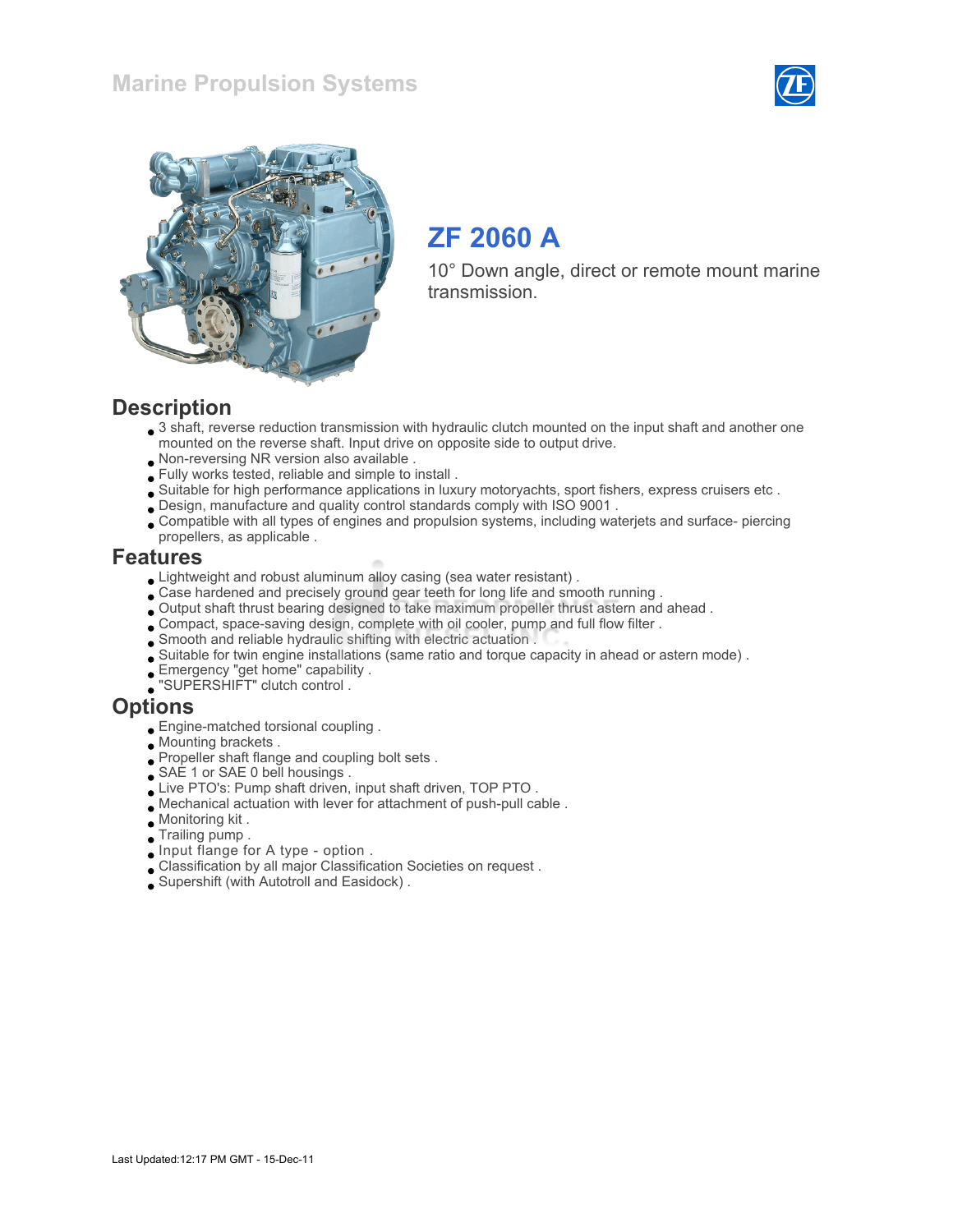

# Pleasure Duty

| <b>RATIOS</b>                                  | MAX.<br>POWER/RPM<br><b>INPUT POWER CAPACITY</b><br><b>TORQUE</b> |      |                    |    |    |          |                              |          |    | MAX.<br><b>RPM</b> |      |
|------------------------------------------------|-------------------------------------------------------------------|------|--------------------|----|----|----------|------------------------------|----------|----|--------------------|------|
|                                                | Nm                                                                | ftlb | <b>kW</b>          | hp | kW | hp       | kW                           | hp       | kW | hp                 |      |
|                                                |                                                                   |      |                    |    |    | 2100 rpm |                              | 2300 rpm |    | 2450 rpm           |      |
| 1.267*, 1.512*, 1.763, 2.029,<br>2.250*, 2.467 | 5263                                                              | 3882 | 0.5511 0.7390 1157 |    |    |          | 1552  1268  1700  1350  1811 |          |    |                    | 2450 |

\* Special Order Ratio.

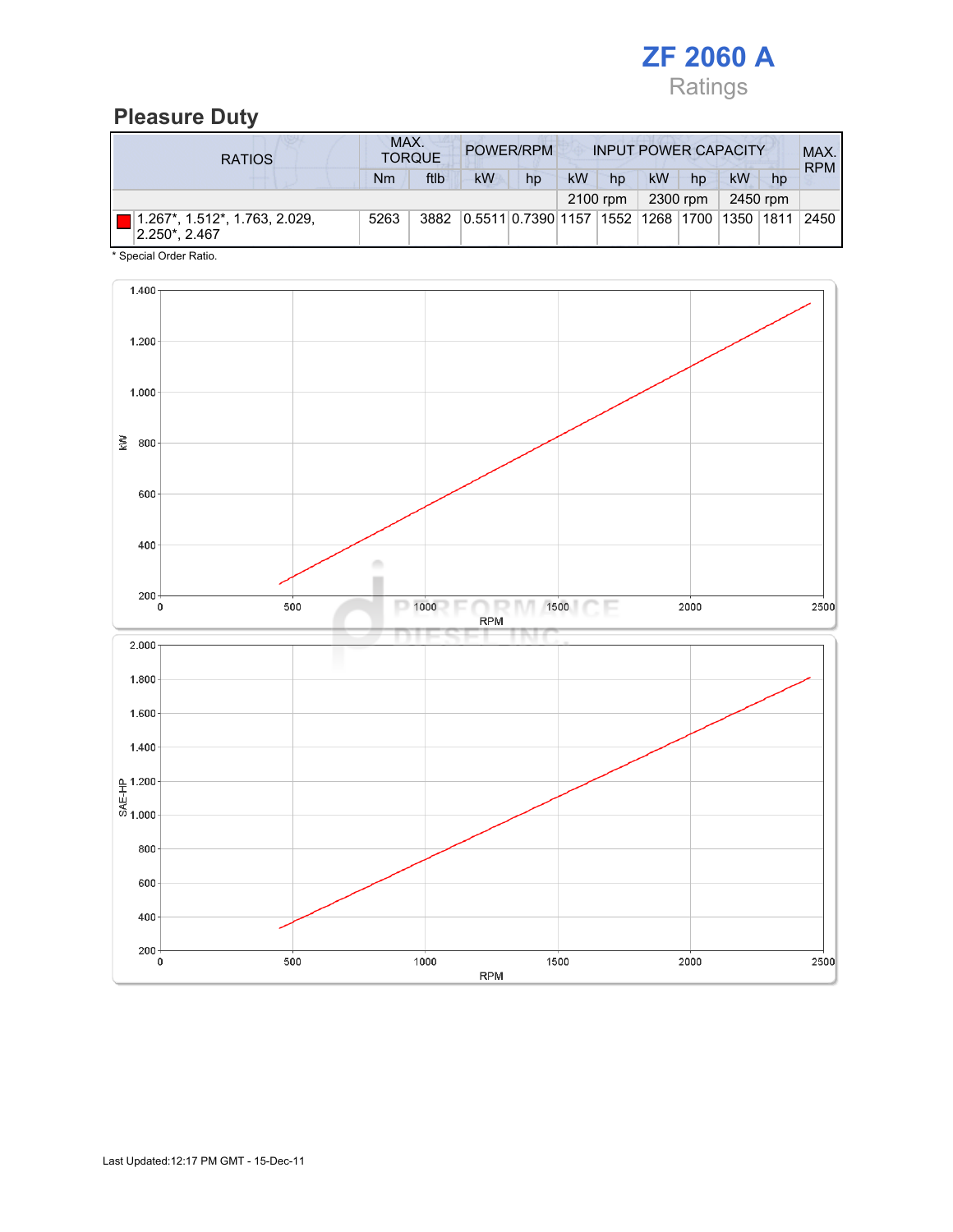# ZF 2060 A Dimensions



|       |   |                |                |    | mm (inches)    |  |                                                                                                            |                     |
|-------|---|----------------|----------------|----|----------------|--|------------------------------------------------------------------------------------------------------------|---------------------|
| Angle | Α | B <sub>1</sub> | B2             | H1 | H <sub>2</sub> |  | L9                                                                                                         | <b>Bell</b><br>Hsg. |
| 10.0  |   |                |                |    |                |  | 280 (11.0)  320 (12.6)  320 (12.6)  167 (6.57)  575 (22.6)  595 (23.4)  394 (15.5)  115 (4.53)  115 (4.53) |                     |
|       |   |                | Weight kg (lb) |    |                |  | Oil Capacity Litre (US qt)                                                                                 |                     |
|       |   |                | 350 (770)      |    | 21.0(22.3)     |  |                                                                                                            |                     |

# SAE Bell Housing Dimensions RFORMANCE

| SAF No.      |       |  |    |  |                                                                 |  | <b>Bolt Holes</b> |  |  |  |
|--------------|-------|--|----|--|-----------------------------------------------------------------|--|-------------------|--|--|--|
|              |       |  |    |  |                                                                 |  | Diameter          |  |  |  |
|              | mm    |  | mm |  | mm                                                              |  |                   |  |  |  |
| <sup>n</sup> | 647.7 |  |    |  | 25.5 679.45 26.75 711.2 28.0 16 13.49 17/32                     |  |                   |  |  |  |
|              |       |  |    |  | 511.18 20.125 530.23 20.875  552.45  21.75   12   11.91   15/32 |  |                   |  |  |  |

# Output Coupling Dimensions

|  |                      |  |  |  |                                                         | <b>Bolt Holes</b> |     |              |      |  |
|--|----------------------|--|--|--|---------------------------------------------------------|-------------------|-----|--------------|------|--|
|  |                      |  |  |  |                                                         |                   | No. | Diameter (E) |      |  |
|  | mm in mm in mm in mm |  |  |  |                                                         |                   |     | mm           |      |  |
|  |                      |  |  |  | 185   7.28   156   6.12   120   4.72   18.0   0.71   12 |                   |     | 18.2         | 0.72 |  |